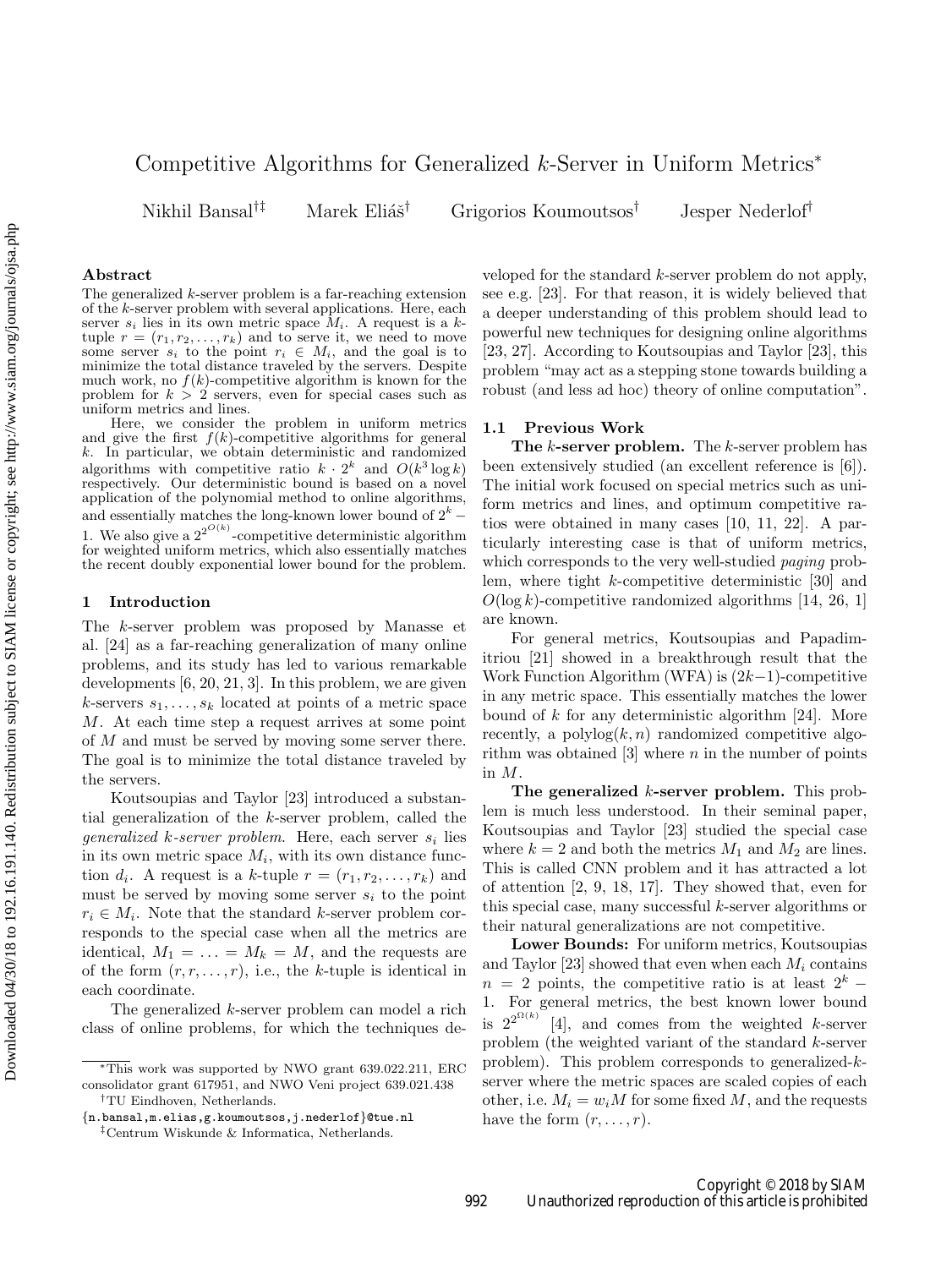Upper Bounds: Despite considerable efforts, competitive algorithms<sup>[1](#page-1-0)</sup> are known only for the case of  $k = 2$  servers [\[29,](#page-9-5) [27,](#page-9-6) [28\]](#page-9-7). In a breakthrough result, Sitters and Stougie [\[29\]](#page-9-5) obtained a  $O(1)$ -competitive algorithm for  $k = 2$  in any metric space. Recently, Sit-ters [\[27\]](#page-9-6) showed that the generalized WFA is also  $O(1)$ competitive for  $k = 2$  by a careful and subtle analysis of the structure of work functions. Despite this progress, no  $f(k)$ -competitive algorithms are known for  $k > 2$ , even for special cases such as uniform metrics and lines.

1.2 Our Results We consider the generalized kserver problem on uniform metrics and obtain the first  $f(k)$ -competitive algorithms for general k, whose competitive ratios almost match the known lower bounds.

Perhaps surprisingly, there turn out to be two very different settings for uniform metrics:

- 1. When all the metric spaces  $M_1, \ldots, M_k$  are uniform (possibly with different number of points) with identical pairwise distance, say 1. We call this the uniform metric case.
- 2. When the metric spaces  $M_i$  are all uniform, but have different scales, i.e. all pairwise distances in  $M_i$  are  $w_i$ . We call this the *weighted uniform metric* case.

Our first result is the following.

<span id="page-1-1"></span>THEOREM 1.1. There is a  $(k2<sup>k</sup>)$ -competitive deterministic algorithm for the generalized k-server problem in the uniform metric case.

This almost matches the  $2<sup>k</sup> - 1$  lower bound due to [\[23\]](#page-9-8) (we describe this instructive and simple lower bound instance in the Appendix for completeness).

The proof of Theorem [1.1](#page-1-1) is based on a general combinatorial argument about how the set of feasible states evolves as requests arrive. Specifically, we divide the execution of the algorithm in phases, and consider the beginning of a phase when all the MSS states are feasible (e.g. the cost is 0 and not  $\infty$ ). As requests arrive, the set of states that remain valid for all requests during this phase can only reduce. In particular, for this problem we show that any sequence of requests that causes the feasible state space to strictly reduce at each step, can have length at most  $2^k$  until all states becomes infeasible.

Interestingly, this argument is based on a novel application of the polynomial or the rank method from linear algebra [\[19,](#page-8-14) [25,](#page-9-9) [16\]](#page-8-15). While the rank method has led to some spectacular recent successes in combinatorics and computer science [\[12,](#page-8-16) [13\]](#page-8-17), we are not aware of any previous applications to online algorithms. We feel our approach could be useful for other online problems that can be modeled as Metrical Service Systems by analyzing the combinatorial structure in a similar way.

<span id="page-1-2"></span>Next, we consider randomized algorithms against oblivious adversaries.

THEOREM 1.2. There is a randomized algorithm for the generalized k-server problem on uniform metrics with competitive ratio  $O(k^3 \log k)$ .

The rank method above does not seem to be useful in the randomized setting as it only bounds the number of requests until the set of feasible states becomes empty, and does not give any structural information about how the set of states evolves over time. As we observe in Section [3,](#page-3-0) a  $o(2^k)$  guarantee cannot be obtained without using such structural information. So we explore the properties of this evolution more carefully and use it to design the randomized algorithm in Theorem [1.2.](#page-1-2)

In the Appendix, we also give a related lower bound. In particular, we note that an  $\Omega(k/\ln^2 k)$  lower bound on the competitive ratio of any randomized algorithm follows directly by combining the lower bound instance of [\[23\]](#page-9-8) with the results of [\[5\]](#page-8-18).

Finally, we consider the weighted uniform metric case.

<span id="page-1-3"></span>THEOREM 1.3. There is a  $2^{2^{k+3}}$  competitive algorithm for generalized k-server on weighted uniform metrics.

Theorem [1.3](#page-1-3) follows by observing that a natural modification of an algorithm due to Fiat and Ricklin [\[15\]](#page-8-19) for weighted k-server on uniform metrics also works for the more general generalized k-server setting. Our proof is essentially the same as that of [\[15\]](#page-8-19), with some argu-ments streamlined and an improved competitive ratio<sup>[2](#page-1-4)</sup>. Finally, note that the  $2^{2^{\Omega(k)}}$  lower bound [\[4\]](#page-8-20) for weighted k-server on uniform metrics implies that Theorem [1.3](#page-1-3) is essentially optimal.

## <span id="page-1-5"></span>2 Deterministic algorithm for uniform metrics

In this section we prove Theorem [1.1.](#page-1-1) Recall that each  $M_i$  is the uniform metric with unit distance. We assume that all metrics have  $n = \max_{i=1}^k |M_i|$  points (if for some metric  $|M_i| < n$ , we can add some extra points that are

<span id="page-1-0"></span><sup>&</sup>lt;sup>1</sup>We focus on algorithms with competitive ratio  $f(k)$  that only depends on k. Note that an  $n^k-1$  competitive algorithm follows trivially, as the problem can be viewed as Metrical Service System (MSS) on  $n^k$  states, where  $n = \max_{i=1}^k |M_i|$ .

<span id="page-1-4"></span><sup>2</sup> It was first pointed out to us by Chiplunkar [\[8\]](#page-8-21) that the competitive ratio  $2^{2^{4k}}$  claimed in [\[15\]](#page-8-19) can be improved to  $2^{2^{k+O(1)}}$ .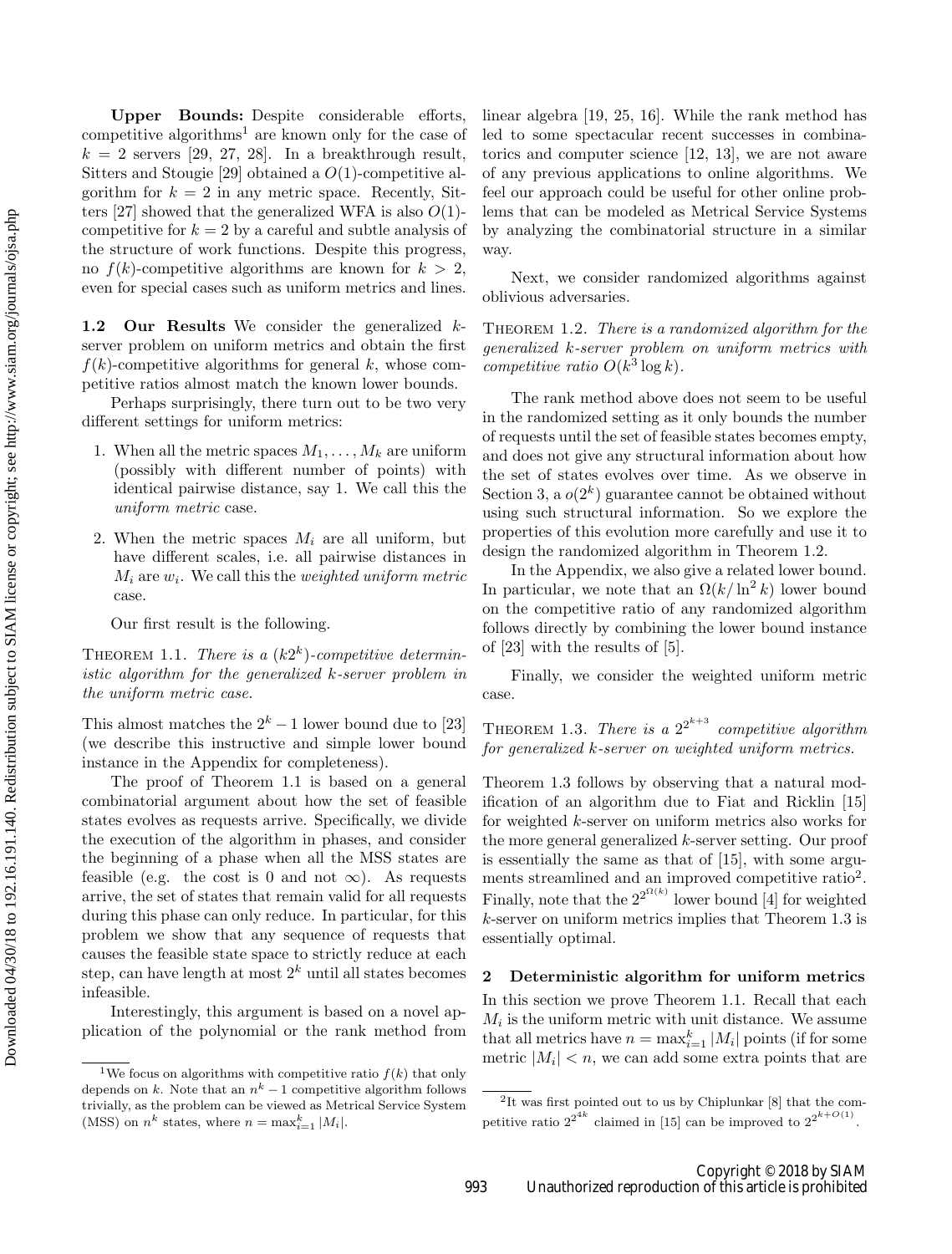never requested). We use [n] to denote  $\{1, \ldots, n\}$ . As the requests are arbitrary  $k$ -tuples and each metric  $M_i$  is uniform, we can relabel the points arbitrarily and hence assume that the set of points in each  $M_i$  is [n]. At any time  $t$ , the state of an algorithm can be described by the k-tuple  $q^t = (q_1^t, \ldots, q_k^t)$  where for each  $i \in [k], q_i^t \in [n]$ denotes the location of server *i*. Let  $r^t = (r_1^t, \ldots, r_k^t)$ denote the request vector at time  $t$ . We need to find a state with the following property:

DEFINITION 2.1. A state  $q^t$  satisfies (or is feasible for) the request  $r^t$  if  $q_i^t = r_i^t$  for some  $i \in [k]$ .

Moreover, if the state changes from  $q^t$  to  $q^{t+1}$ , the algorithm pays the Hamming distance

$$
d(q^{t+1}, q^t) = |\{i : q_i^{t+1} \neq q_i^t\}|,
$$

between  $q^t$  and  $q^{t+1}$ .

We describe a generic algorithm below that works in phases in Algorithm [1.](#page-2-0) We will show that during each phase the offline moves at least once and hence pays at least 1, while the online algorithm changes its state at most  $2^k$  times and hence pays at most  $k2^k$  as the Hamming distance between any two states is at most  $k$ . This will be sufficient as the offline optimum will need to change its state at least once as no state satisfies all requests, and it follows that for the whole request sequence, our algorithm pays at most  $c^* \cdot k2^k + k2^k$ , where  $c^*$  denotes the optimal cost. Here the additive term  $k2^k$  accounts for the last (possibly unfinished) phase.

|            |  | <b>Algorithm 1:</b> A deterministic $k \cdot 2^k$ competitive |  |
|------------|--|---------------------------------------------------------------|--|
| algorithm. |  |                                                               |  |

|                   |  | If a phase begins, the algorithm starts in some |  |  |
|-------------------|--|-------------------------------------------------|--|--|
| arbitrary $q^1$ . |  |                                                 |  |  |

At each time  $t$  when a request  $r^t$  arrives do the following.

**if** the current state  $q^t$  does not satisfy the current request  $r^t$  then

if there exists a state  $q$  that satisfies all requests  $r^1,\ldots,r^t$  then Set  $q^{t+1} = q$ . else Set  $q^{t+1}$  to be an arbitrary location satisfying (only)  $r^t$ . End the current phase. else Set  $q^{t+1} = q^t$ .

<span id="page-2-0"></span>We call this algorithm *generic* as it can pick any arbitrary point  $q$  as long as it is feasible for all requests

of the current phase  $r^1, \ldots, r^t$ . Note that this algorithm captures a wide variety of natural algorithms including (variants) of the Work Function Algorithm.

Fix some phase that we wish to analyze, and let  $\ell$  denote its length. Without loss of generality, we can assume that  $r^t$  always causes  $q^t$  to move (removing such requests does not reduce the online cost, and can only help the offline adversary). So the online algorithm moves exactly  $\ell$  times. Moreover, the adversary must move at least once during the phase as no location exists that satisfies all the requests  $r^1, \ldots, r^{\ell}$  that arrive during the phase.

It suffices to show the following.

THEOREM 2.1. For any phase as defined above, its length satisfies  $\ell \leq 2^k$ .

*Proof.* We use the rank method. Let  $x$  $(x_1, \ldots, x_k), y = (y_1, \ldots, y_k)$  be points in  $\mathbb{R}^k$ , and consider the 2k-variate degree k polynomial  $p : \mathbb{R}^{2k} \to \mathbb{R}$ ,

$$
p(x,y) := \prod_{i \in [k]} (x_i - y_i).
$$

The key property of p is that a state  $q \in [n]^k$  satisfies a request  $r \in [n]^k$  iff  $p(q, r) = 0$ .

We now construct a matrix  $M$  that captures the dynamics of the online algorithm during a phase. Let  $M \in \mathbb{R}^{\ell \times \ell}$  be an  $\ell \times \ell$  matrix, where columns correspond to the requests and rows to the states, with entries  $M[t, t'] = p(q^t, r^{t'})$ , i.e., the  $[t, t']$  entry of M corresponds to the evaluation of p on  $q^t$  and  $r^{t'}$ 

CLAIM 2.1. M is an upper triangular matrix with nonzero diagonal.

*Proof.* At any time  $t = 1, \ldots, \ell$ , as the current state  $q^t$  does not satisfy the request  $r^t$ , it must be that  $p(q^t, r^t) \neq 0.$ 

On the other hand, for  $t = 2, \ldots, \ell$ , the state  $q^t$  was chosen such that it satisfied all the previous requests  $t'$ for  $t' < t$ . This gives that  $M[t, t'] = 0$  for  $t' < t$  and hence all the entries below the diagonal are 0.  $\Box$ 

As the determinant of any upper-triangular matrix is the product of its diagonal entries, this implies that M has non-zero determinant and has full rank,  $rk(M) = \ell$ .

However, we can use the structure of  $p$  to show that the rank of M is at most  $2^k$  in a fairly straight manner<sup>[3](#page-2-1)</sup>. In particular, we give an explicit factorization of M as  $M = AB$ , where A is  $\ell \times 2^k$  matrix and M is a

<span id="page-2-1"></span><sup>3</sup>Curiously, this particular rank upper bound was used in a previous work for answering a question the a completely different setting about the parameterized complexity of graph coloring parameterized by cutwidth [\[31\]](#page-9-10).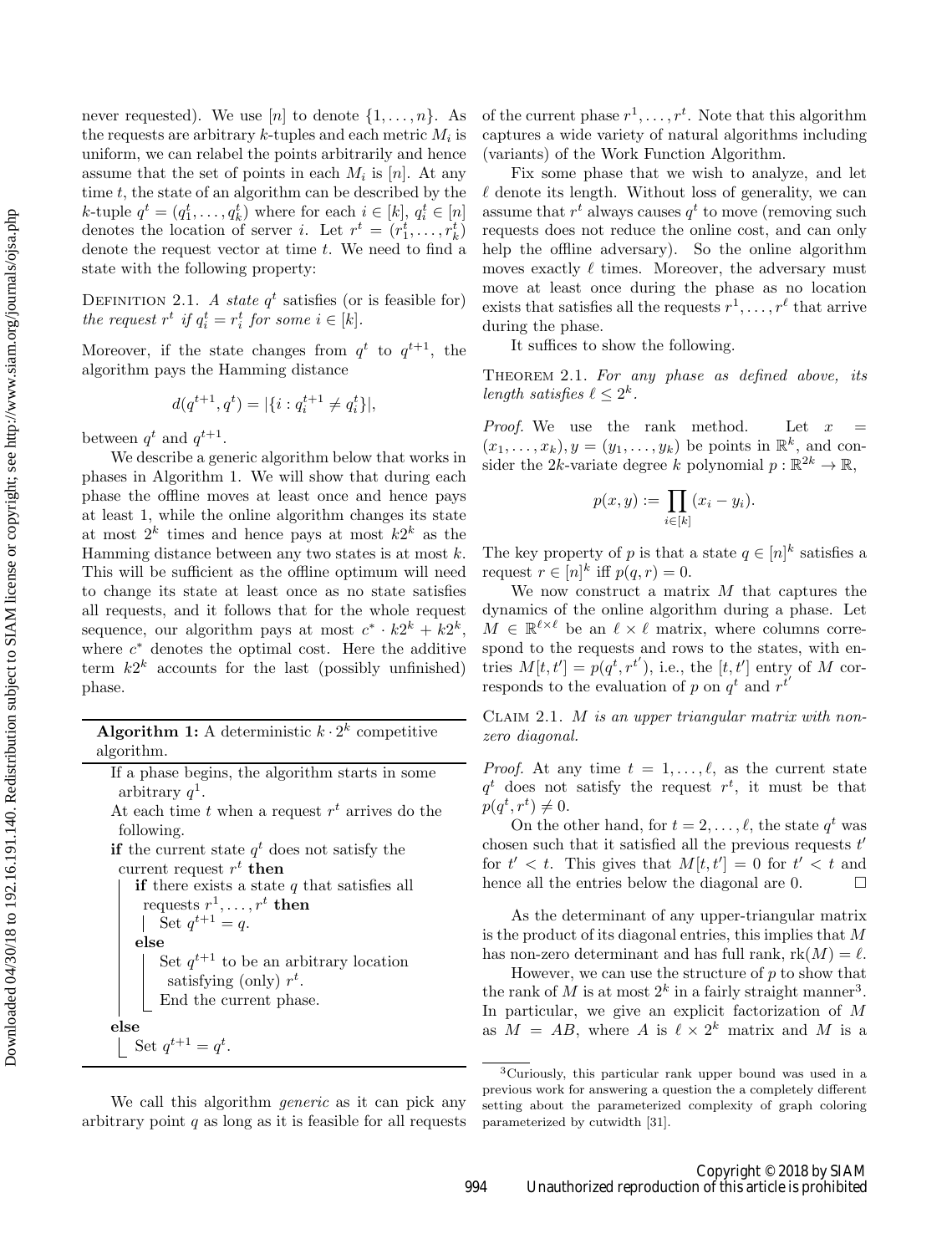$2^k \times \ell$  matrix. Clearly, as any  $m \times n$  matrix has rank at most min $(m, n)$ , both A and B have rank at most  $2^k$ . Moreover, as  $rk(AB) \leq min(rk(A), rk(B))$ , this implies  $rk(M) \leq 2^k$ . It remains to show the factorization.

Indeed, if we express  $p(x, y)$  in terms of its  $2^k$ monomials, we can write

$$
p(x,y) = \sum_{S \subseteq [k]} (-1)^{k-|S|} X_S Y_{[k] \setminus S},
$$

where  $X_S = \prod_{i \in S} x_i$  with  $X_{\emptyset} = 1$ , and  $Y_S$  is defined analogously.

Now, let A be the  $\ell \times 2^k$  matrix with rows indexed by time t and columns by subsets  $S \in 2^{[k]}$ , with the entries

$$
A[t, S] = q_S^t := \prod_{i \in S} q_i^t.
$$

Similarly, let B be the  $2^k \times \ell$  matrix with rows indexed by subsets  $S \in 2^{[k]}$  and columns indexed by time t'. We define

$$
B[S, t'] = (-1)^{k-|S|} r_{[k] \setminus S}^{t'} := (-1)^{k-|S|} \prod_{i \in [k] \setminus S} r_i^{t'}.
$$

Then, for any  $t, t' \in [\ell],$ 

$$
M[t, t'] = p(q^t, r^{t'}) = \sum_{S \subseteq [k]} (-1)^{k-|S|} q_S^t r_{[k] \setminus S}^{t'} = \sum_{S \subseteq [k]} A[t, S] B[S, t'] = (AB)[t, t'].
$$

and hence  $M = AB$  as claimed.

We remark that an alternate way to view this result is that the length of any request sequence that causes the set of feasible states to strictly decrease at each step can be at most  $2^k$ .

#### <span id="page-3-0"></span>3 Randomized algorithm for uniform metrics

A natural way to randomize the algorithm above would be to pick a state uniformly at random among all the states that are feasible for all the requests thus far in the current phase. The standard randomized uniform MTS analysis [\[7\]](#page-8-22) implies that this online algorithm would move  $O(\log(n^k)) = O(k \log n)$  times. However, this guarantee is not useful if  $n \gg \exp(\exp(k)).$ 

Perhaps surprisingly, even if we use the fact from Section [2](#page-1-5) that the set of feasible states can shrink at  $\text{most } 2^k$  times, this does not suffice to give a randomized  $o(2<sup>k</sup>)$  guarantee. Indeed, consider the algorithm that picks a random state among the feasible ones in the current phase. If, at each step  $t = 1, \ldots, \ell$ , half of the feasible states become infeasible (expect the last step when all states become infeasible), then the algorithm must move with probability at least  $1/2$  at each step, and hence incur an expected  $\Omega(\ell) = \Omega(2^k)$  cost during the phase.

So proving a better guarantee would require showing that the scenario above cannot happen. In particular, we need a more precise understanding of how the set of feasible states evolves over time, rather than simply a bound on the number of requests in a phase.

To this end, in Lemmas [3.1](#page-3-1) and [3.2](#page-4-0) below, we impose some stronger subspace-like structure over the set of feasible states. Then, we use this structure to design a variant of the natural randomized algorithm above, that directly works with these subspaces.

**Spaces of configurations.** Let  $U_i$  denote the set of points in  $M_i$ . We can think of  $U_i = [n]$ , but  $U_i$  makes the notation clear. We call state in  $\prod_{i=1}^{k} U_i = [n]^k$  a configuration. Here we slightly abuse notation by letting  $\Pi$  denote the generalized Cartesian product. It will be useful to consider sets of configurations where some server locations are fixed at some particular location. For a vector  $v \in \prod_{i=1}^k (U_i \cup \{*\})$ , we define the space

$$
S(v) := \left\{ c \in \prod_{i=1}^{k} U_i \mid c_i = v_i \,\forall i \text{ s.t. } v_i \neq * \right\}.
$$

A coordinate i with  $v_i = *$  is called free and the corresponding server can be located at an arbitrary point of  $U_i$ . The number of free coordinates in the space  $S(v)$  we call dimension and denote it with  $\dim(S(v))$ .

Let us consider a d-dimensional space S and a request r such that some configuration  $c \in S$  is not feasible for  $r$ . Then, we claim that a vast majority of configurations from  $S$  are infeasible for  $r$ , as stated in the following lemma. We denote  $F(r)$  the set of configuration satisfying r.

<span id="page-3-1"></span>LEMMA 3.1. Let  $S$  be a d-dimensional space and let r be a request which makes some configuration  $c \in S$ infeasible. Then, there exist d subspaces  $S_1, \ldots, S_d$ , each of dimension  $d-1$ , such that we have  $S \cap F(r) =$  $S_1 \cup \cdots \cup S_d$ .

Note that if all the metric spaces  $U_i$  contain n points, then  $|S_i| = \frac{1}{n}|S|$  for each  $i = 1, \ldots, d$ .

Proof. By reordering the coordinates, we can assume that the first  $d$  coordinates of  $S$  are free and  $S$  corresponds to the vector  $(*, \ldots, *, s_{d+1}, \ldots, s_k)$ , for some  $s_{d+1}, \ldots, s_k$ . Let  $r = (r_1, \ldots, r_k)$ .

Consider the subspaces  $S(v_1), \ldots, S(v_d)$ , where

$$
v_1 = (r_1, \ast, \dots, \ast, s_{d+1}, \dots, s_k),
$$
  
\n
$$
\vdots
$$
  
\n
$$
v_d = (\ast, \dots, \ast, r_d, s_{d+1}, \dots, s_k).
$$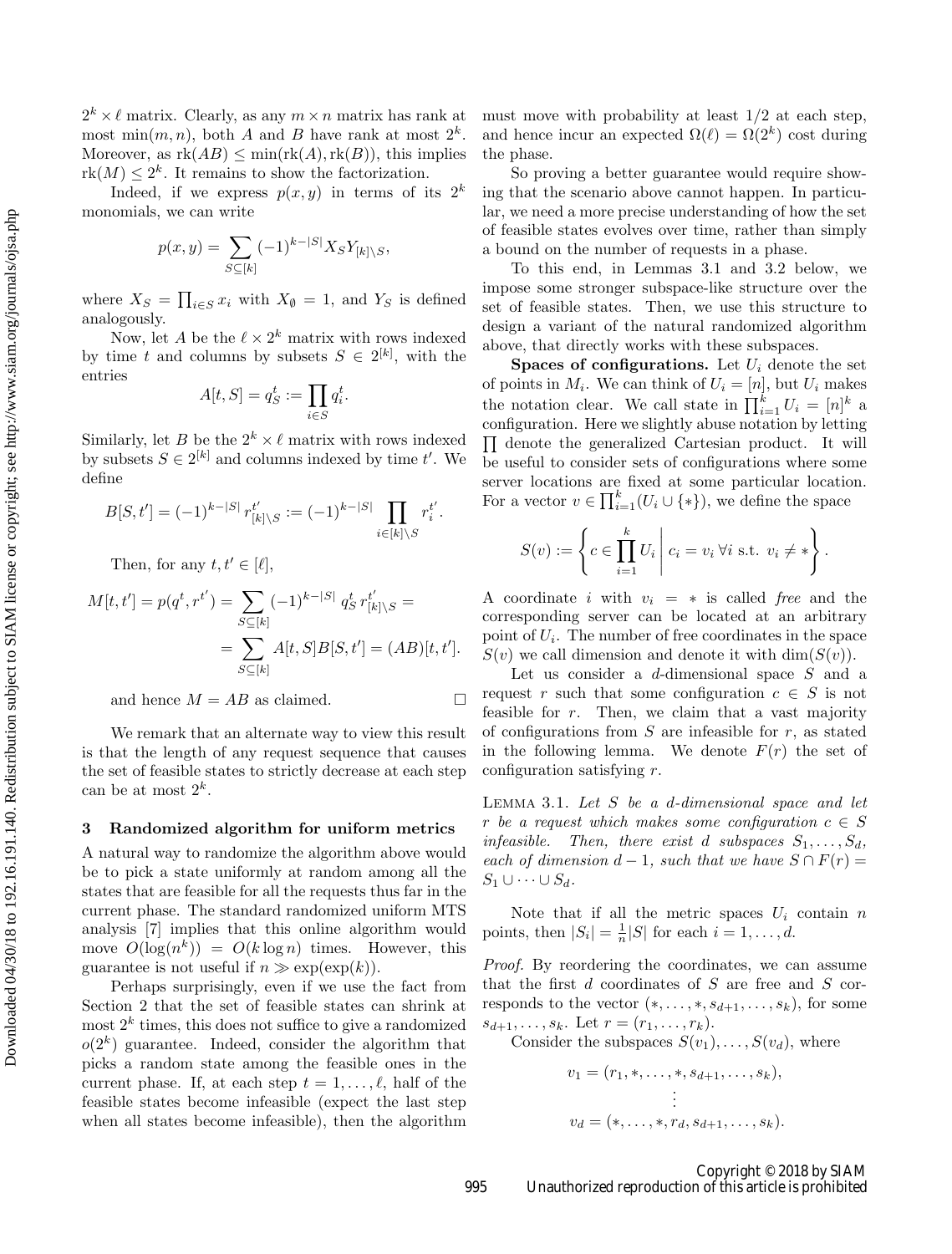Clearly, any configuration contained in  $S(v_1) \cup \ldots \cup$  $S(v_d)$ , is feasible for r. Conversely, as there exists  $c \in S$ infeasible for r, we have  $s_i = c_i \neq r_i$  for each  $i =$  $d+1, \ldots, k$ . This already implies that each configuration from S feasible for r must belong to  $S(v_1) \cup ... \cup S(v_d)$ : whenever  $c' \in S$  is feasible for r, it needs to have  $c'_i = r_i$ for some  $i \in \{1, ..., d\}$  and therefore  $c' \in S(v_i)$ .  $\Box$ 

Spaces of feasible configurations. During each phase, we maintain a set  $\mathcal{F}^t$  of spaces containing configurations which were feasible with respect to the requests  $r^1, \ldots, r^t$ . In the beginning of the phase, we set  $\mathcal{F}^1 = \{(r_1^1, \ldots, \ast), \ldots, (\ast, \ldots, \ast, r_k^1)\},\$ and, at time  $t$ , we update it in the following way. We remove all spaces of dimension 0 whose single configuration is infeasible w.r.t.  $r^t$ . In addition, we replace each  $S \in \mathcal{F}^{t-1}$  of dimension  $s > 0$  which contains some infeasible configuration by  $S_1, \ldots, S_d$  according to the Lemma [3.1.](#page-3-1) The following observation follows easily from Lemma [3.1.](#page-3-1)

<span id="page-4-3"></span>OBSERVATION 3.1. Let us consider a phase with requests  $r^1, \ldots, r^{\ell}$ . A configuration c is feasible with respect to the requests  $r^1, \ldots, r^t$  if and only if c belongs to some space in  $\mathcal{F}^t$ .

An alternative deterministic algorithm. Based on  $\mathcal{F}^t$ , we can design an alternative deterministic algorithm that has a competitive ratio of 3k!. This is worse than Algorithm [1](#page-2-0) but will be very useful to obtain our randomized algorithm. To serve a request at time t, it chooses some space  $Q^t \in \mathcal{F}^t$  and moves to an arbitrary  $q^t \in Q^t$ . Whenever  $Q^{t-1}$  no more belongs to  $\mathcal{F}^t$ , it moves to another space  $Q^t$  regardless whether  $q^{t-1}$  stayed feasible or not, see Algorithm [2](#page-4-1) for details. While, this is not an optimal behaviour, a primitive exploitation of the structure of  $\mathcal{F}^t$  already gives a reasonably good algorithm.

The following lemma bounds the maximum number of distinct spaces which can appear in  $\mathcal{F}^t$  during one phase. In fact, it already implies that the competitive ratio of Algorithm [2](#page-4-1) is at most  $k \cdot k! \cdot \sum_{d=0}^{k-1} \frac{1}{d!} \leq 3kk! \leq$  $3(k+1)!$ .

<span id="page-4-0"></span>LEMMA 3.2. Let us consider a phase with requests  $r^1, \ldots, r^\ell$ . Then  $\bigcup_{t=1}^\ell \mathcal{F}^t$  contains at most k!/d! spaces of dimension d.

*Proof.* We proceed by induction on  $d$ . In the beginning, we have  $k = k!/(k-1)!$  spaces of dimension  $k-1$  in  $\mathcal{F}^1$ and, by Lemma [3.1,](#page-3-1) all spaces added later have strictly lower dimension.

By the way  $\mathcal{F}^t$  is updated, each  $(d-1)$ -dimensional space is created from some d-dimensional space already

Algorithm 2: Alternative deterministic algorithm.

at time t: for each  $S \in \mathcal{F}^{t-1}$  containing some infeasible configuration do  $^t$  for  $r^t$ replace S by  $S_1, \ldots, S_d$  according to Lemma [3.1](#page-3-1) if  $\mathcal{F}^t = \emptyset$  then  $\frac{1}{3}$  start a new phase, // if needed  $\mathcal{F}^t := \{ S((r_1^t,*,\ldots,*)),\ldots,S((*,\ldots,*,r_k^t)) \}$ if  $Q^{t-1} \in \mathcal{F}^t$  then  $\frac{1}{2}$  serve the request set  $Q^t := Q^{t-1}$  and  $q^t := q^{t-1}$ else choose arbitrary  $Q^t \in \mathcal{F}^t$  and move to an arbitrary  $q^t \in Q^t$ 

<span id="page-4-1"></span>present in  $\bigcup_{t=1}^{\ell} \mathcal{F}^t$ . By the inductive hypothesis, there could be at most  $k!/d!$  distinct d-dimensional spaces and Lemma [3.1](#page-3-1) implies that each of them creates at most d distinct  $(d-1)$ -dimensional spaces. Therefore, there can be at most  $\frac{k!}{d!}d = \frac{k!}{(d-1)!}$  spaces of dimension  $d-1$ in  $\bigcup_{t=1}^{\ell} \mathcal{F}^t$ .

Randomized algorithm. Now we transform Al-gorithm [2](#page-4-1) into a randomized one. Let  $m_t$  denote the largest dimension among all the spaces in  $\mathcal{F}^t$  and let  $\mathcal{M}^t$  denote the set of spaces of dimension  $m_t$  in  $\mathcal{F}^t$ .

The algorithm works as follows: Whenever moving, it picks a space  $Q^t$  from  $\mathcal{M}^t$  uniformly at random, and moves to some arbitrary  $q^t \in Q^t$ . As the choice of  $q<sup>t</sup>$  is arbitrary, whenever some configuration from  $Q<sup>t</sup>$ becomes infeasible, the algorithm assumes that  $q^t$  is infeasible as well<sup>[4](#page-4-2)</sup>.

At each time  $t$ , ALG is located at some configuration  $q^t$  contained in some space in  $\mathcal{F}^t$  which implies that its position is feasible with respect to the current request  $r^t$ , see Observation [3.1.](#page-4-3) Here is the key property about the state of ALG.

<span id="page-4-4"></span>LEMMA 3.3. At each time t, the probability of  $Q^t$  being equal to some fixed  $S \in \mathcal{M}^t$  is  $1/|\mathcal{M}^t|$ .

Proof. If ALG moved at time t, the statement follows trivially, since  $Q^t$  was chosen from  $\mathcal{M}^t$  uniformly at random. So, let us condition on the event that  $Q^t =$  $Q^{t-1}.$ 

Now, the algorithm does not change state if and only if  $Q^{t-1} \in \mathcal{M}^t$ . Moreover, in this case  $m_t$ 

<span id="page-4-2"></span><sup>4</sup>This is done to keep the calculations simple, as the chance of  $Q^t$  being removed from  $\mathcal F$  and  $q^t$  staying feasible is negligible when  $k \ll n$ .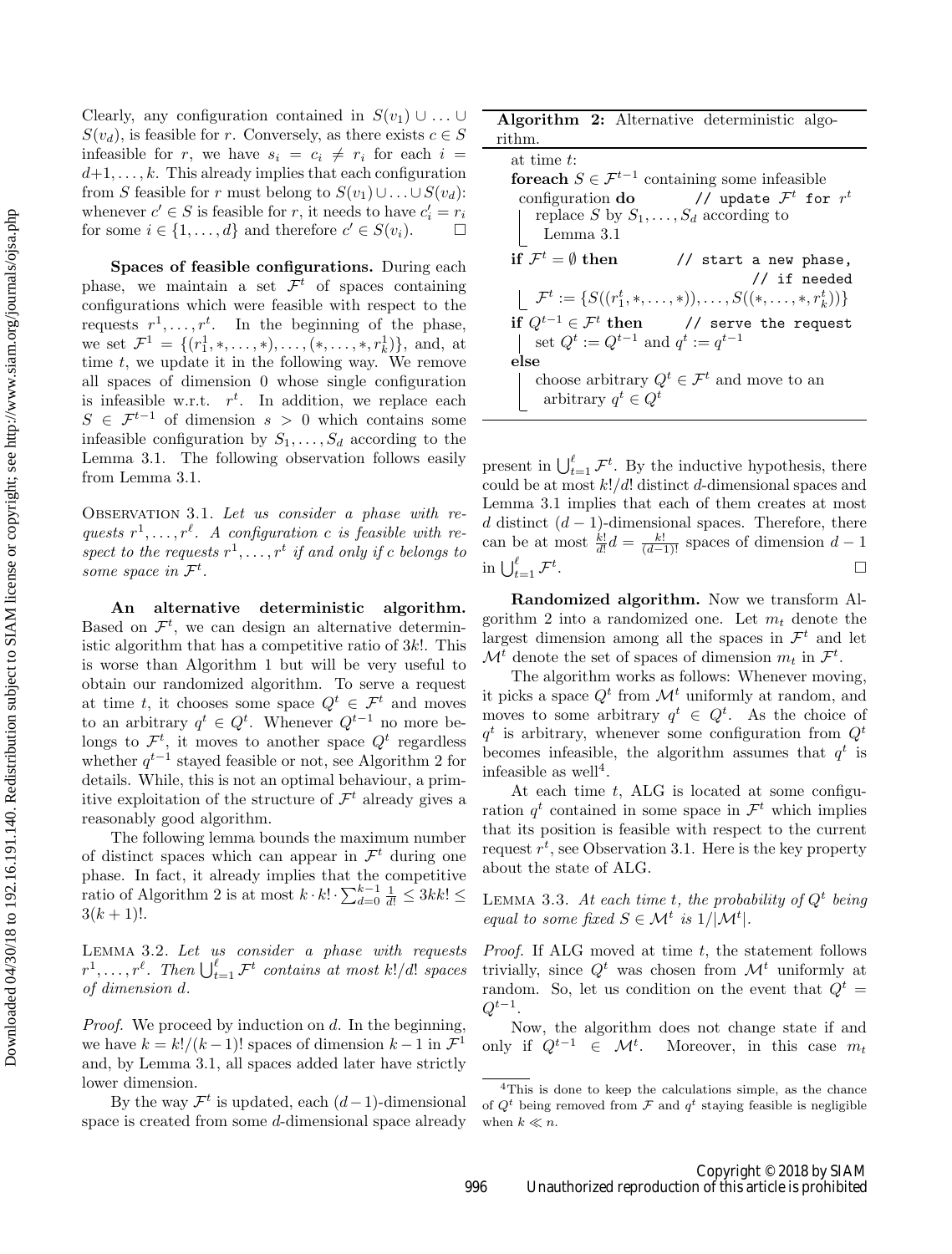Algorithm 3: Randomized Algorithm for Uniform metrics.

at time t: for each  $S \in \mathcal{F}^{t-1}$  containing some infeasible configuration do  $^t$  for  $r^t$ replace S by  $S_1, \ldots, S_d$  according to Lemma [3.1](#page-3-1) if  $\mathcal{F}^t = \emptyset$  then // start a new phase, // if needed  $\mathcal{F}^t := \{ S((r_1^t,*,\ldots,*)),\ldots,S((*,\ldots,*,r_k^t)) \}$ if  $Q^{t-1}$  ∈  $\mathcal{M}^t$  then  $1/$  serve the request set  $Q^t := Q^{t-1}$  and  $q^t := q^{t-1}$ else Choose a space  $Q^t$  from  $\mathcal{M}^t$  uniformly at random Move to an arbitrary  $q^t \in Q^t$ 

does not change, and  $\mathcal{M}^t \subset \mathcal{M}^{t-1}$ . By induction,  $Q^{t-1}$  is distributed uniformly within  $\mathcal{M}^{t-1}$ , and hence conditioned on  $Q^{t-1} \in \mathcal{M}^t$ ,  $Q^t$  is uniformly distributed within  $\mathcal{M}^t$ . . В последните последните последните последните последните последните последните последните последните последн<br>В последните последните последните последните последните последните последните последните последните последнит

Proof of Theorem [1.2.](#page-1-2) At the end of each phase (except possibly for the last unfinished phase), the set of feasible states  $\mathcal{F}^t = \emptyset$ , and hence OPT must pay at least 1 during each of those phases. Denoting  $N$  the number of phases needed to serve the entire request sequence, we have  $cost(OPT) \geq (N-1)$ . On the other hand, the expected online cost is at most,

$$
E[\text{cost}(\text{ALG})] \le c(N-1) + c \le c \cdot \text{cost}(\text{OPT}) + c,
$$

where  $c$  denotes the expected cost of  $ALG$  in one phase. This implies that ALG is c-competitive, and strictly 2ccompetitive (as the offline must move at least once, if the online algorithm pays a non-zero cost).

Now we prove that c is at most  $O(k^3 \log k)$ . To show this, we use a potential function

$$
\Phi(t) = H(|\mathcal{M}^t|) + \sum_{d=0}^{m_t - 1} H(k!/d!),
$$

where  $H(n)$  denotes the *n*th harmonic number. As the beginning of the phase,  $\Phi(1) \leq kH(k!) \leq k(\log k!+1) =$  $O(k^2 \log k)$  as  $|\mathcal{M}^1| \leq k!$  and  $m_1 \leq k-1$ . Moreover the phase ends whenever  $\Phi(t)$  decreases to 0. Therefore, it is enough to show that, at each time  $t$ , the expected cost incurred by the algorithm is at most  $k$  times the decrease of the potential. We distinguish two cases.

If  $m_t = m_{t-1}$ , let us denote  $b = |\mathcal{M}^{t-1}| - |\mathcal{M}^{t}|$ . If  $b > 0$ , the potential decreases, and its change can be bounded as

$$
\Delta \Phi \le H(|\mathcal{M}^t|) - H(|\mathcal{M}^{t-1}|) =
$$
  
= 
$$
-\frac{1}{|\mathcal{M}^t| + 1} - \frac{1}{|\mathcal{M}^t| + 2} - \dots - \frac{1}{|\mathcal{M}^t| + b}
$$
  

$$
\le -b \cdot \frac{1}{|\mathcal{M}^{t-1}|}.
$$

On the other hand, the expected cost of ALG is at most  $k$  times the probability that it has to move, which is exactly  $P[Q_{t-1} \in \mathcal{M}^{t-1} \setminus \mathcal{M}^t] = b/|\mathcal{M}^{t-1}|$  using Lemma [3.3.](#page-4-4) Thus the expected cost of the algorithm is at most  $k \cdot b / |\mathcal{M}^{t-1}|$ , which is at most  $k \cdot (-\Delta \Phi)$ .

In the second case, we have  $m_t < m_{t-1}$ . By Lemma [3.2,](#page-4-0) we know that  $|\mathcal{M}^t| \leq k!/m_t!$  and hence

$$
\Delta \Phi = H(|\mathcal{M}^t|) - H(|\mathcal{M}^{t-1}|) - H(k!/m_t!)
$$
  

$$
\leq -H(|\mathcal{M}^{t-1}|) \leq -1,
$$

since  $|\mathcal{M}^{t-1}| \geq 1$  and therefore  $H(|\mathcal{M}^{t-1}|) \geq 1$ . As the expected cost incurred by the algorithm is at most  $k$ , this is at most  $k \cdot (-\Delta \Phi)$ .

#### 4 Algorithm for weighted uniform metrics

In this section we prove Theorem [1.3.](#page-1-3) Our algorithm is a natural extension of the algorithm of Fiat and Ricklin [\[15\]](#page-8-19) for the weighted k-server problem on uniform metrics.

High-level idea. The algorithm is defined by a recursive construction based on the following idea. First, we can assume that the weights of the metric spaces are highly separated, i.e.,  $w_1 \ll w_2 \ll \ldots \ll w_k$  (if they are not we can make them separated while losing some additional factors). So in any reasonable solution, the server  $s_k$  lying in metric  $M_k$  should move much less often than the other servers. For that reason, the algorithm moves  $s_k$  only when the accumulated cost of the other  $k-1$  servers reaches  $w_k$ . Choosing where to move  $s_k$  turns out to be a crucial decision. For that reason, (in each "level k-phase") during the first part of the request sequence when the algorithm only uses  $k-1$  servers, it counts how many times each point of  $M_k$  is requested. We call this "learning subphase". Intuitively, points of  $M_k$  which are requested a lot are "good candidates" to place  $s_k$ . Now, during the next  $c(k)$  (to be defined later) subphases,  $s_k$  visits the  $c(k)$ most requested points. This way, it visits all "important locations" of  $M_k$ . A similar strategy is repeated recursively using  $k - 1$  servers within each subphase.

Notation and Preliminaries. We denote by  $s_i^{\text{ALG}}$  and  $s_i^{\text{ADV}}$  the server of the algorithm (resp. adversary) that lies in metric space  $M_i$ . Sometimes we drop the superscript and simply use  $s_i$  when the context is clear. We set  $R_k := 2^{2^{k+2}}$  and  $c(k) := 2^{2^{k+1}-3}$ .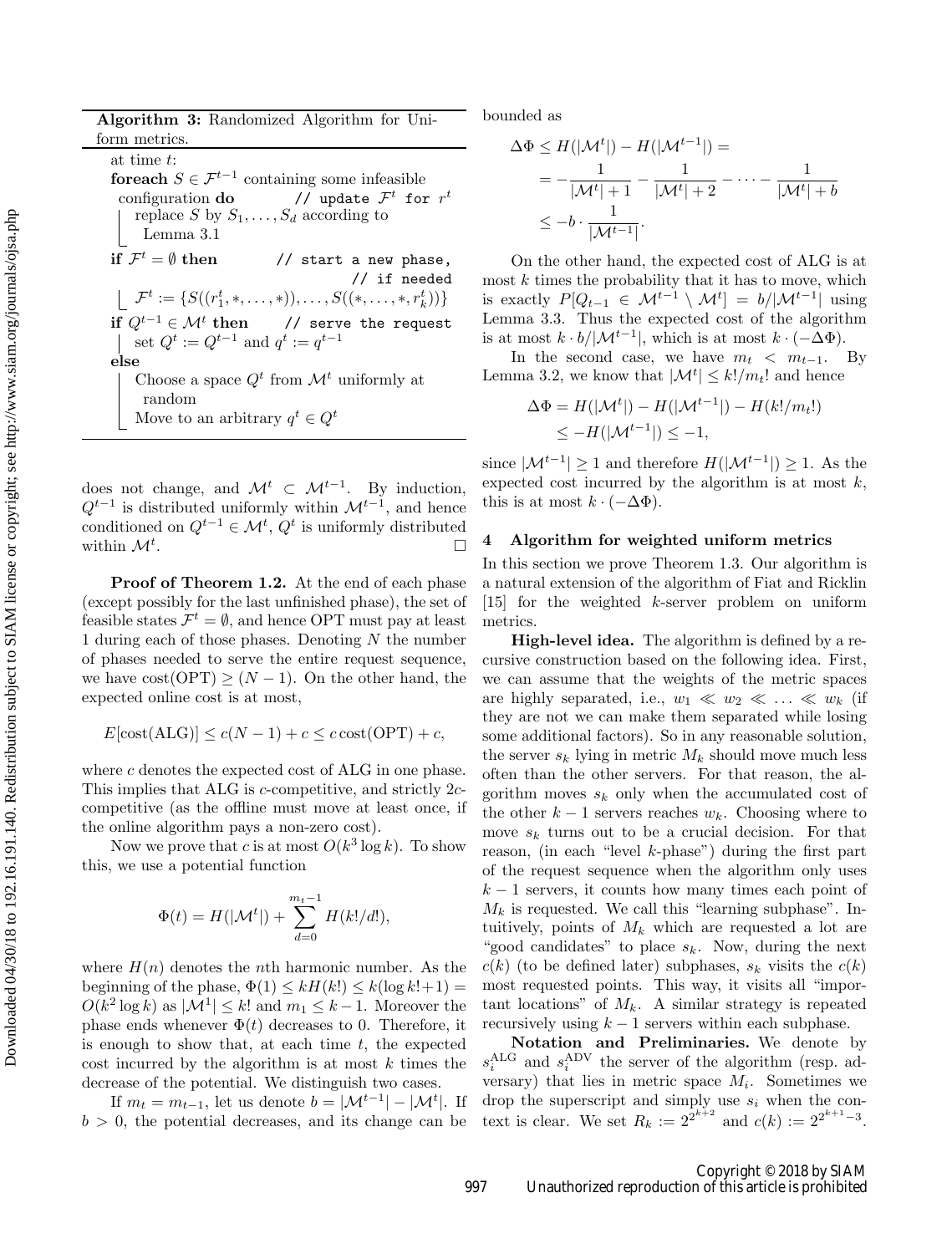Note that  $c(1) = 2$  and that for all i,

<span id="page-6-3"></span>
$$
(4.1) \t 4(c(i) + 1) \cdot c(i) \le 8c(i)^2 = c(i+1).
$$

Moreover, for all  $i \geq 2$ , we have

$$
(4.2) \t R_i = 8 \cdot c(i) \cdot R_{i-1}.
$$

We assume (by rounding the weights if necessary) that  $w_1 = 1$  and that for  $2 \leq i \leq k$ ,  $w_i$  is an integral multiple of  $2(1 + c(i - 1)) \cdot w_{i-1}$ . Let  $m_i$  denote the ratio  $w_i/(2(1+c(i-1)) \cdot w_{i-1}).$ 

The rounding can increase the weight of each server at most by a factor of  $4^{k-1}c(k-1)\cdot\ldots\cdot c(1) \leq R_{k-1}$ . So, proving a competitive ratio  $R_k$  for an instance with rounded weights will imply a competitive ratio  $R_k \cdot R_{k-1} < (R_k)^2$  for arbitrary weights.

Finally, we assume that in every request ALG needs to move a server. This is without loss of generality: requests served by the algorithm without moving a server do not affect its cost and can only increase the optimal cost. This assumption will play an important role in the algorithm below.

4.1 Algorithm Description The algorithm is defined recursively, where  $ALG_i$  denotes the algorithm using servers  $s_1, \ldots, s_i$ . An execution of ALG<sub>i</sub> is divided into phases. The phases are independent of each other and the overall algorithm is completely determined by describing how each phase works. We now describe the phases.

 $ALG<sub>1</sub>$  is very simple; given any request,  $ALG<sub>1</sub>$ moves the server to the requested point. For purposes of analysis, we divide the execution of  $ALG<sub>1</sub>$  into phases, where each phase consists of  $2(c(1) + 1) = 6$  requests.

| <b>Phase of <math>ALG_1</math>:</b>                                                                  |  |
|------------------------------------------------------------------------------------------------------|--|
| for $j = 1$ to $2(c(1) + 1)$ do<br>  Request arrives to point p: Move $s_1$ to p.<br>Terminate Phase |  |
|                                                                                                      |  |

We now define a phase of  $ALG_i$  for  $i \geq 2$ . Each phase of ALG<sub>i</sub> consists of exactly  $c(i) + 1$  subphases. The first subphase within a phase is special and we call it the learning subphase. During each subphase we execute  $ALG_{i-1}$  until the cost incurred is exactly  $w_i$ .

During the learning subphase, for each point  $p \in$  $M_i$ , ALG<sub>i</sub> maintains a count  $m(p)$  of the number of requests r where p is requested in  $M_i$ , i.e.  $r(i) = p$ . Let us order the points of  $M_i$  as  $p_1, \ldots, p_n$  such that  $m(p_1) \geq \ldots \geq m(p_n)$  (ties are broken arbitrarily). We assume that  $|M_i| \geq c(i)$  (if  $M_i$  has fewer points, we add some dummy points that are never requested). Let  $P$  be **Phase of ALG**<sub>i</sub>,  $i \geq 2$ : Move  $s_i$  to an arbitrary point of  $M_i$ ; Run AL $G_{i-1}$  until cost incurred equals  $w_i$ ; // Learning subphase For  $p \in M_i$ ,  $m(p) \leftarrow \#$  of requests such that  $r(i) = p;$  // Assume  $m(p_1) \geq \ldots \geq m(p_n)$  $P \leftarrow \{p_1, \ldots, p_{c(i)}\};$ for  $j = 1$  to  $c(i)$  do Move  $s_i$  to an arbitrary point  $p \in P$ ;  $P \leftarrow P - p$ ; Run ALG<sub>i-1</sub> until cost incurred equals  $w_i$ ; //  $(j + 1)$ th subphase Terminate Phase

the set of  $c(i)$  most requested points during the learning subphase, i.e.  $P = \{p_1, ..., p_{c(i)}\}.$ 

For the rest of the phase  $\widetilde{\text{ALG}}_i$  repeats the following  $c(i)$  times: it moves  $s_i$  to a point  $p \in P$  that it has not visited during this phase, and starts the next subphase (i.e. it calls  $ALG_{i-1}$  until its cost reaches  $w_i$ ).

4.2 Analysis We first note some basic properties that follow directly by the construction of the algorithm. Call a phase of  $ALG_i$ ,  $i \geq 2$  complete, if all its subphases are finished. Similarly, a phase of  $ALG<sub>1</sub>$  is complete if it served exactly 6 requests.

<span id="page-6-1"></span>OBSERVATION 4.1. For  $i \geq 2$ , a complete phase of ALG<sub>i</sub> consists of  $(c(i) + 1)$  subphases.

OBSERVATION 4.2. For  $i \geq 2$ , the cost incurred to serve all the requests of a subphase of  $ALG_i$  is  $w_i$ .

<span id="page-6-0"></span>These observations give the following corollary.

COROLLARY 4.1. For  $i \geq 1$ , the cost incurred by  $ALG_i$ to serve requests of a phase is  $2(c(i) + 1)w_i$ .

*Proof.* For  $i = 1$  this holds by definition of the phase. For  $i \geq 2$ , a phase consists of  $(c(i)+1)$  subphases. Before each subphase  $ALG_i$  moves server  $s_i$ , which costs  $w_i$ , and moreover  $ALG_{i-1}$  also incurs cost  $w_i$ .  $\Box$ 

<span id="page-6-2"></span>Using this, we get the following two simple properties.

Lemma 4.1. By definition of ALG, the following properties hold:

- 1. A subphase of  $ALG_i$ ,  $i \geq 2$ , consists of  $m_i$  complete phases of ALG<sub>i–1</sub>.
- 2. All complete phases of  $ALG_i$ ,  $i \geq 1$ , consist of the same number of requests.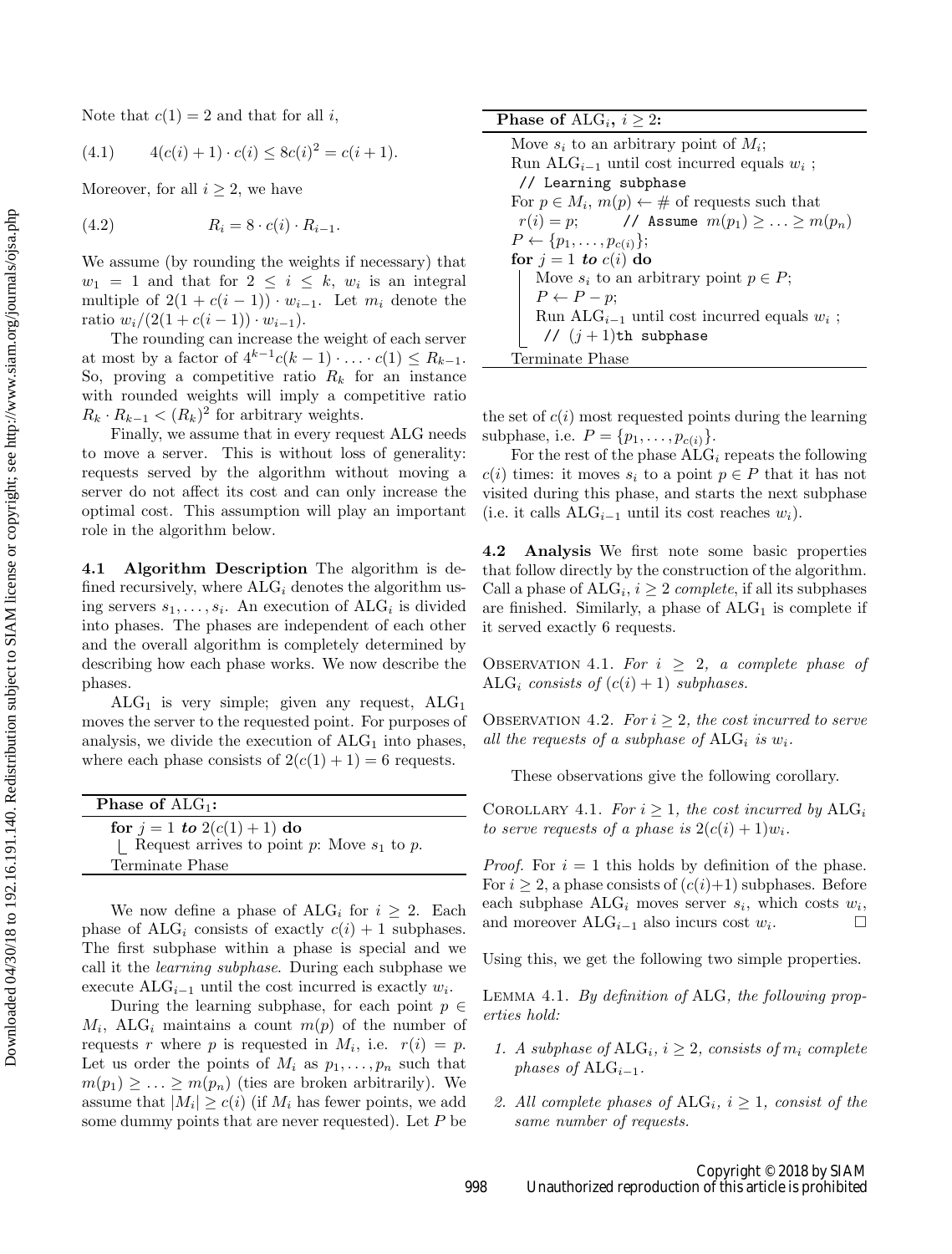Proof. The first property uses the rounding of the weights. By Corollary [4.1,](#page-6-0) each phase of  $\text{ALG}_{i-1}$  costs  $2(c(i-1)+1)w_{i-1}$  and, in each subphase of ALG<sub>i</sub>, the cost incurred by  $ALG_{i-1}$  is  $w_i$ . So there are exactly  $w_i/(2(c(i-1)+1)w_{i-1}) = m_i$  phases of ALG<sub>i-1</sub>.

The property above, combined with Observation [4.1](#page-6-1) implies that a complete phase of  $ALG_i$  contains  $m_i$ .  $(c(i) + 1)$  complete phases ALG<sub>i–1</sub>. Now, the second property follows directly by induction: each phase of ALG<sub>1</sub> consists of  $2(c(1) + 1) = 6$  requests, and each phase of ALG<sub>i</sub> consists of  $m_i(c(i)+1)$  phases of ALG<sub>i−1</sub>.  $\Box$ 

Consider a phase of  $ALG_i$ . The next lemma shows that, for any point  $p \in M_i$ , there exists a subphase where it is not requested too many times. This crucially uses the assumption that  $ALG_i$  has to move a server in every request.

<span id="page-7-1"></span>LEMMA 4.2. Consider a complete phase of  $ALG_i$ ,  $i \geq$ 2. For any point  $p \in M_i$ , there exists a subphase such that at most  $1/c(i)$  fraction of the requests have  $r(i) = p$ .

*Proof.* Let P be the set of  $c(i)$  most requested points of  $M_i$  during the learning subphase. We consider two cases: if  $p \in P$ , there exists a subphase where  $s_i^{\text{ALG}}$  is located at p. During this subphase there are no requests such that  $r(i) = p$ , by our assumption that the algorithm moves some server at every request. Otherwise, if  $p \notin P$ , then during the learning subphase, the fraction of requests such that  $r(i) = p$  is no more than  $1/c(i)$ .

To prove the competitiveness of  $ALG_k$  with respect to the optimal offline solution  $\text{ADV}_k$ , the proof uses a subtle induction on  $k$ . Clearly, one cannot compare ALG<sub>i</sub>, for  $i < k$  against ADV<sub>k</sub>, since the latter has more servers and its cost could be arbitrarily lower. So the idea is to compare  $ALG_i$  against  $ADV_i$ , and adversary with servers  $s_1, \ldots, s_i$ , while ensuring that  $\text{ADV}_i$  is an accurate estimate of  $\text{ADV}_k$  during time intervals when  $ALG_i$  is called by  $ALG_k$ . To achieve this, the inductive hypothesis is required to satisfy certain properties described below. For a fixed phase, let  $cost(ALG_i)$  and  $cost(ADV_i)$  denote the cost of  $ALG_i$ and  $\text{ADV}_i$  respectively.

(i) Initial Configuration of  $\text{ADV}_i$ . Algorithm ALG<sub>i</sub> (for  $i < k$ ), is called several times during a phase of  $ALG_k$ . As we don't know the current configuration of  $\text{ADV}_i$  each time  $\text{ALG}_i$  is called, we require that for every complete phase,  $\text{cost}(\text{ALG}_i) \leq R_i \cdot \text{cost}(\text{ADV}_i)$ , for any initial configuration of  $\text{ADV}_i$ .

(ii) Adversary can ignore a fraction of requests. During a phase of  $ALG_i$ ,  $ADV_k$  may serve requests with servers  $s_{i+1}, \ldots, s_k$ , and hence the competitive ratio of  $ALG_i$  against  $ADV_i$  may not give any meaningful guarantee. To get around this, we will require that  $cost(ALG_i) \leq R_i \cdot cost(ADV_i)$ , even if the ADV<sub>i</sub> ignores an  $f(i) := 4/c(i + 1)$  fraction of requests. This will allow us to use the inductive hypothesis for the phases of  $ALG_i$  where  $ADV_k$ uses servers  $s_{i+1}, \ldots, s_k$  to serve at most  $f(i)$  fraction of requests.

For a fixed phase, we say that  $ALG_i$  is strictly  $R_i$ -competitive against ADV<sub>i</sub>, if  $cost(ALG_i) \leq R_i$ .  $cost(ADV<sub>i</sub>)$ . The key result is the following.

<span id="page-7-0"></span>THEOREM 4.1. Consider a complete phase of  $ALG_i$ . Let  $\text{ADV}_i$  be an adversary with i servers that is allowed to choose any initial configuration and to ignore any  $4/c(i + 1)$  fraction of requests. Then,  $ALG_i$  is strictly  $R_i$ -competitive against  $\text{ADV}_i$ .

Before proving this, let us note that this directly implies Theorem [1.3.](#page-1-3) Indeed, for any request sequence  $\sigma$ , all phases except possibly the last one, are complete, so  $\text{cost}(\text{ALG}_k) \leq R_k \cdot \text{cost}(\text{ADV}_k)$ . The cost of  $\text{ALG}_k$ for the last phase, is at most  $2(c(k) + 1)w_k$ , which is a fixed additive term independent of the length of σ. So, ALG<sub>k</sub>(σ)  $\leq R_k \cdot \text{ADV}_k(\sigma) + 2(c(k) + 1)w_k$ , and  $ALG_k$  is  $R_k$ -competitive. Together with loss in rounding the weights, this gives a competitive ratio of at mot  $(R_k)^2 \leq 2^{2^{k+3}}$  for arbitrary weights.

We now prove Theorem [4.1.](#page-7-0)

Proof. [Proof of Theorem [4.1\]](#page-7-0) We prove the theorem by induction on k.

*Base case (i = 1)*: As  $R_1 > 6$  and  $4/c(2) = 1/8 \le$  $1/3$ , it suffices to show here that  $ALG_1$  is strictly 6competitive in a phase where  $\text{ADV}_1$  can ignore at most  $1/3$  fraction of requests, for any starting point of  $s_1^{\text{ADV}_1}$ .

By Corollary [4.1,](#page-6-0) we have  $cost(ALG_1) = 2(c(1) +$ 1) = 6. We show that  $cost(ADV_1) \geq 1$ . Consider two consecutive requests  $r_{t-1}, r_t$ . By our assumption that  $ALG<sub>1</sub>$  has to move its server in every request, it must be that  $r_{t-1} \neq r_t$ . So, for any t if ADV<sub>1</sub> does not ignore both  $r_{t-1}$  and  $r_t$ , then it must pay 1 to serve  $r_t$ . Moreover, as the adverary can chose the initial server location, it may (only) serve the first request at zero cost. As a phase consists of 6 requests,  $\text{ADV}_i$  can ignore at most  $6/3 = 2$  of them, so there are at most 4 requests that are either ignored or appear immediately after an ignored request. So among requests  $r_2, \ldots, r_6$ , there is at least one request  $r_t$ , such that both  $r_{t-1}$  and  $r_t$  are not ignored.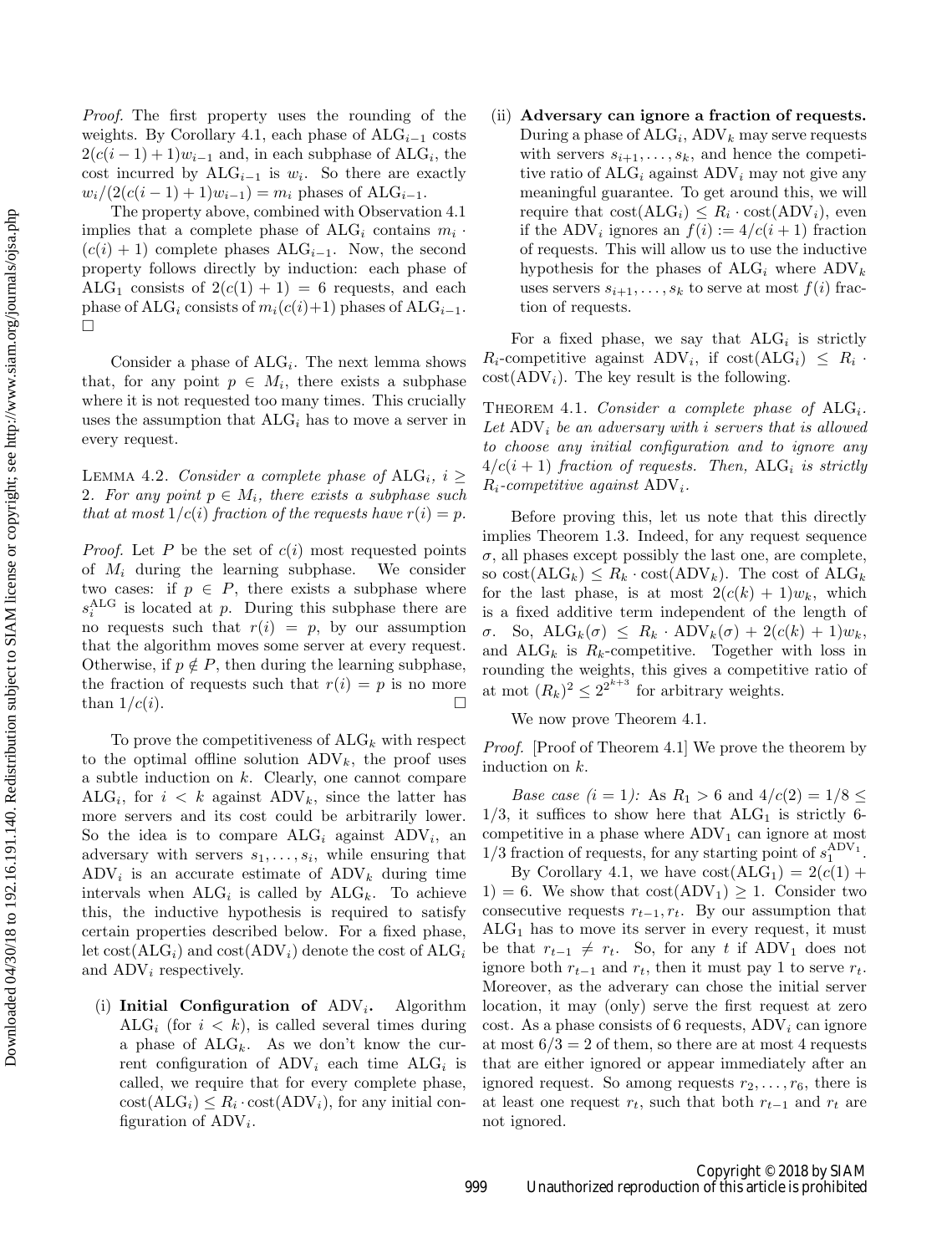Inductive step: Assume inductively that  $\text{ALG}_{i-1}$ is strictly  $R_{i-1}$ -competitive against any adversary with  $i-1$  servers that can ignore up to  $4/c(i)$  fraction of requests.

Let us consider some phase at level  $i$ , and let  $I$ denote the set of requests that  $\text{ADV}_i$  chooses to ignore during the phase. We will show that  $cost(ADV_i)$  $w_i/(2R_{i-1})$ . This implies the theorem, as  $\text{cost}(\text{ALG}_i)$  =  $2(c(i) + 1)w_i$  by Corollary [4.1](#page-6-0) and hence,

$$
\frac{\text{cost}(ALG_i)}{\text{cost}(ADV_i)} \le \frac{2(c(i) + 1)w_i}{w_i/(2R_{i-1})} = 4(c(i) + 1)R_{i-1}
$$

$$
\le 8 \cdot c(i) \cdot R_{i-1} = R_i.
$$

First, if  $\text{ADV}_i$  moves server  $s_i$  during the phase, its cost is already at least  $w_i$  and hence more than  $w_i/(2R_{i-1})$ . So we can assume that  $s_i^{\text{ADV}}$  stays fixed at some point  $p \in M_i$  during the entire phase. So, ADV<sub>i</sub> is an adversary that uses  $i - 1$  servers and can ignore all requests with  $r(i) = p$  and the requests of I. We will show that there is a subphase where  $cost(ADV_i) \ge$  $w_i/(2R_{i-1}).$ 

By Lemma [4.2,](#page-7-1) there exists a subphase, call it  $j$ , such that at most  $1/c(i)$  fraction of the requests have  $r(i) = p$ . As all  $c(i)+1$  subphases have the same number of requests (by Lemma [4.1\)](#page-6-2), even if all the requests of I belong to subphase j, they make up at most  $(4 \cdot (c(i) +$  $1)$ / $c(i+1) \leq 1/c(i)$  fraction of its requests, where the inequality follows from equation [\(4.1\)](#page-6-3). So overall during subphase j, ADV<sub>i</sub> uses servers  $s_1, \ldots, s_{i-1}$  and ignores at most  $2/c(i)$  fraction of requests.

We now apply the inductive hypothesis together with an averaging argument. As subphase  $j$  consists of  $m_i$  phases of ALG<sub>i−1</sub>, all of equal length, and ADV<sub>i</sub> ignores at most  $2/c(i)$  fraction of requests of the subphase, there are at most  $m_i/2$  phases of ALG<sub>i–1</sub> where it can ignore more than  $4/c(i)$  fraction of requests. So, for at least  $m_i/2$  phases of ALG<sub>i−1</sub>, ADV<sub>i</sub> uses  $i-1$  servers and ignores no more than  $4/c(i)$  fraction of requests. By the inductive hypothesis, ALG<sub>i−1</sub> is strictly  $R_{i-1}$ competitive against  $\text{ADV}_i$  in these phases. As the cost of  $ALG_{i-1}$  for each phase is the same (by Corollary [4.1\)](#page-6-0), overall ALG<sub>i</sub> is strictly  $2R_{i-1}$  competitive during subphase *j*. As the cost of  $ALG_i$  during subphase *j* is  $w_i$ , we get that  $cost(ADV<sub>i</sub>) ≥ w<sub>i</sub>/2R<sub>i-1</sub>$ , as claimed.  $□$ 

#### Acknowledgments

We would like to thank René Sitters for useful discussions on the generalized k-server problem.

#### <span id="page-8-8"></span>References

[1] Dimitris Achlioptas, Marek Chrobak, and John Noga. Competitive analysis of randomized paging algorithms. Theor. Comput. Sci., 234(1-2):203–218, 2000.

- <span id="page-8-9"></span>[2] John Augustine and Nick Gravin. On the continuous CNN problem. In ISAAC, pages 254–265, 2010.
- <span id="page-8-3"></span>[3] Nikhil Bansal, Niv Buchbinder, Aleksander Madry, and Joseph Naor. A polylogarithmic-competitive algorithm for the k-server problem. J.  $ACM$ ,  $62(5):40$ ,  $2015$ .
- <span id="page-8-20"></span><span id="page-8-13"></span>[4] Nikhil Bansal, Marek Eliáš, and Grigorios Koumoutsos. Weighted k-server bounds via combinatorial dichotomies. CoRR, abs/1704.03318, To appear in FOCS'17.
- <span id="page-8-18"></span>[5] Yair Bartal, Béla Bollobás, and Manor Mendel. Ramsey-type theorems for metric spaces with applications to online problems. J. Comput. Syst. Sci., 72(5):890–921, 2006.
- <span id="page-8-0"></span>[6] Allan Borodin and Ran El-Yaniv. Online computation and competitive analysis. Cambridge University Press, 1998.
- <span id="page-8-22"></span>[7] Allan Borodin, Nathan Linial, and Michael E. Saks. An optimal on-line algorithm for metrical task system. J. ACM, 39(4):745–763, 1992.
- <span id="page-8-21"></span>[8] Ashish Chiplunkar. Personal Communication. Oct 2016.
- <span id="page-8-10"></span>[9] Marek Chrobak. SIGACT news online algorithms column 1. SIGACT News, 34(4):68–77, 2003.
- <span id="page-8-4"></span>[10] Marek Chrobak, Howard J. Karloff, Thomas H. Payne, and Sundar Vishwanathan. New results on server problems. SIAM J. Discrete Math., 4(2):172–181, 1991.
- <span id="page-8-5"></span>[11] Marek Chrobak and Lawrence L. Larmore. An optimal on-line algorithm for k-servers on trees. SIAM J. Comput., 20(1):144–148, 1991.
- <span id="page-8-16"></span>[12] Z. Dvir. On the size of Kakeya sets in finite fields. J. Amer. Math. Soc., 22:1093–1097, 2009.
- <span id="page-8-17"></span>[13] J. S. Ellenberg and D. Gijswijt. On large subsets of  $F_q^n$  with no three-term arithmetic progression.  $ArXiv$ e-prints, arXiv:1605.09223, 2016.
- <span id="page-8-7"></span>[14] Amos Fiat, Richard M. Karp, Michael Luby, Lyle A. McGeoch, Daniel Dominic Sleator, and Neal E. Young. Competitive paging algorithms. J. Algorithms, 12(4):685–699, 1991.
- <span id="page-8-19"></span>[15] Amos Fiat and Moty Ricklin. Competitive algorithms for the weighted server problem. Theor. Comput. Sci., 130(1):85–99, 1994.
- <span id="page-8-15"></span><span id="page-8-12"></span>[16] L. Guth. Polynomial Methods in Combinatorics. University Lecture Series. American Mathematical Society, 2016.
- <span id="page-8-11"></span>[17] Kazuo Iwama and Kouki Yonezawa. Axis-bound CNN problem. IEICE TRANS, pages 1–8, 2001.
- [18] Kazuo Iwama and Kouki Yonezawa. The orthogonal CNN problem. Inf. Process. Lett., 90(3):115–120, 2004.
- <span id="page-8-14"></span><span id="page-8-1"></span>[19] Stasys Jukna. Extremal Combinatorics - With Applications in Computer Science. Texts in Theoretical Computer Science. An EATCS Series. Springer, 2011.
- <span id="page-8-2"></span>[20] Elias Koutsoupias. The k-server problem. Computer Science Review, 3(2):105–118, 2009.
- <span id="page-8-6"></span>[21] Elias Koutsoupias and Christos H. Papadimitriou. On the k-server conjecture. J. ACM, 42(5):971–983, 1995.
- [22] Elias Koutsoupias and Christos H. Papadimitriou. The 2-evader problem. Inf. Process. Lett., 57(5):249–252, 1996.